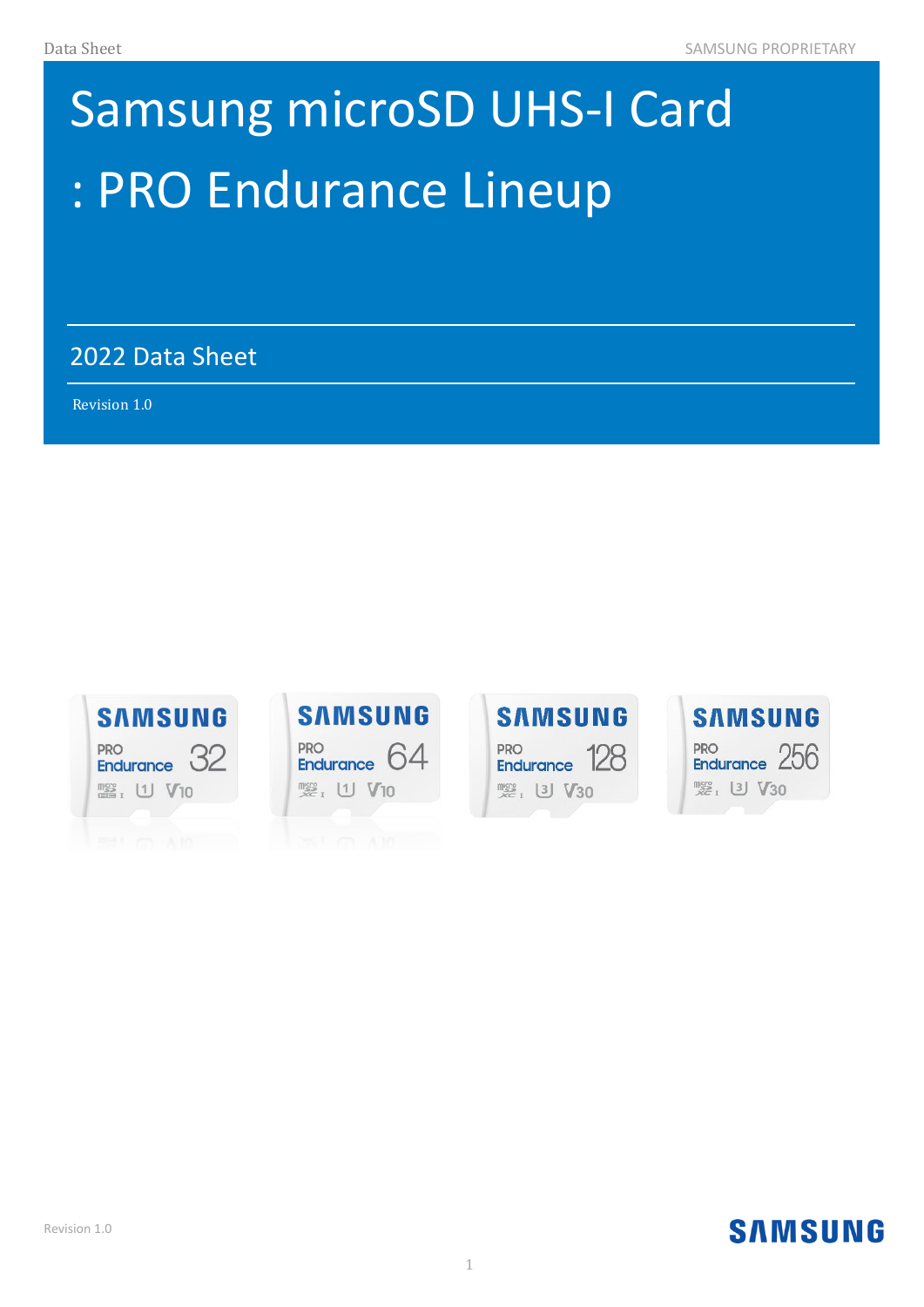#### **DISCLAIMER**

SAMSUNG ELECTRONICS RESERVES THE RIGHT TO CHANGE PRODUCTS, INFORMATION AND SPECIFICATIONS WITHOUT NOTICE.

Products and specifications discussed herein are for reference purposes only. All information discussed herein may change without notice and is provided on an "AS IS" basis, without warranties of any kind. This document and all information discussed herein remain the sole and exclusive property of Samsung Electronics. No license of any patent, copyright, mask work, trademark or any other intellectual property right is granted by one party to the other party under this document, by implication, estoppels or otherwise. Samsung products are not intended for use in life support, critical care, medical, safety equipment, or similar applications where product failure could result in loss of life or personal or physical harm, or any military or defense application, or any governmental procurement to which special terms or provisions may apply. For updates or additional information about Samsung products, contact your nearest Samsung office.

#### **COPYRIGHT © 2022**

This material is copyrighted by Samsung Electronics. Any unauthorized reproductions, use or disclosure of this material, or any part thereof, is strictly prohibited and is a violation under copyright law. The SD, SDHC and SDXC mark and logo are trademarks of SD-3C LLC. All other marks are property of their respective owners. All brand names, trademarks and registered trademarks belong to their respective owners.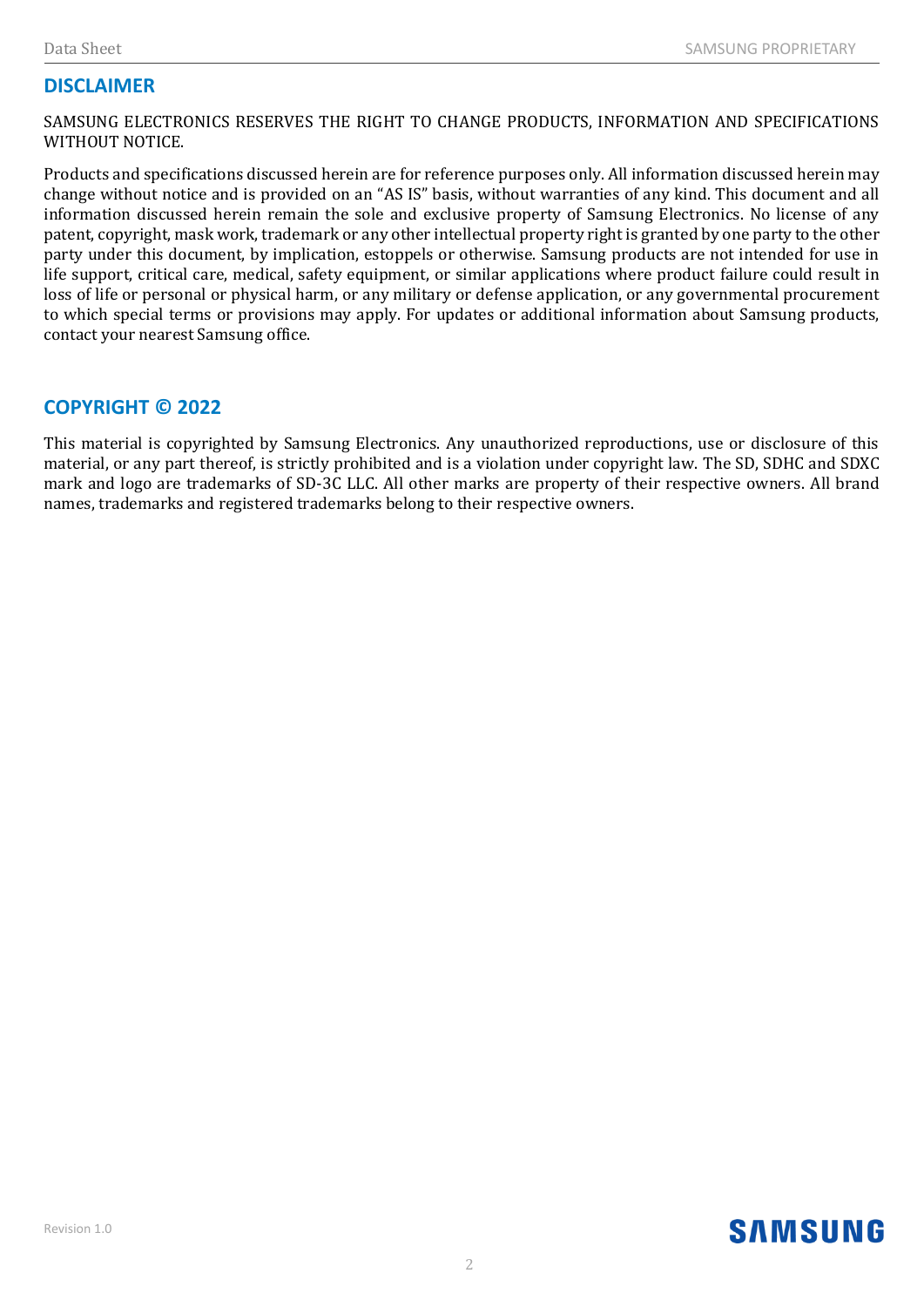#### **1. TECHNICAL SPECIFICATIONS**

| <b>Samsung microSD Card PRO Endurance</b> |                                    |                                                                                           |                                      |                                            |                                       |  |  |  |
|-------------------------------------------|------------------------------------|-------------------------------------------------------------------------------------------|--------------------------------------|--------------------------------------------|---------------------------------------|--|--|--|
| Hardware<br>Information                   | Form Factor                        | microSDHC™                                                                                | microSDXC™                           |                                            |                                       |  |  |  |
|                                           | <b>User Capacity</b>               | 32GB                                                                                      | 64GB                                 | 128GB                                      | 256GB                                 |  |  |  |
|                                           |                                    | 31,998,345,216<br>$B$ ytes <sup>1)</sup>                                                  | 63,988,301,824<br>Bytes <sup>1</sup> | 128,010,158,080<br>Bytes <sup>1</sup>      | 256,020,316,160<br>Bytes <sup>1</sup> |  |  |  |
|                                           | <b>Bus Speed</b><br>Mode           | UHS-I SDR1042)                                                                            |                                      |                                            |                                       |  |  |  |
|                                           | Dimensions                         | $15 \times 11 \times 1$ (mm) (L x W x H)                                                  |                                      |                                            |                                       |  |  |  |
|                                           | Weights                            | Approx. 0.25g (Card only)                                                                 |                                      |                                            |                                       |  |  |  |
| Performanc<br>e                           | Speed Class                        | Class 10, V103)                                                                           |                                      | Class 10, V303)                            |                                       |  |  |  |
|                                           | Speed Grade                        | Grade 1 (U1)                                                                              |                                      | Grade 3 (U3)                               |                                       |  |  |  |
|                                           | Transfer<br>Speed <sup>4)</sup>    | Read: Up to 100MB/s<br>Write: Up to 30MB/s                                                |                                      | Read: Up to 100MB/s<br>Write: Up to 40MB/s |                                       |  |  |  |
| Reliability                               | Endurance <sup>5)</sup><br>(Hours) | 17,520                                                                                    | 35,040                               | 70,080                                     | 140,160                               |  |  |  |
|                                           | Temperature                        | Operating: -25°C to 85°C                                                                  |                                      |                                            |                                       |  |  |  |
|                                           |                                    | Non-Operating : -40°C to 85°C                                                             |                                      |                                            |                                       |  |  |  |
|                                           | 6-Proof<br>Features <sup>6)</sup>  | Water-proof, Temperature-proof, X-ray-proof,<br>Magnetic-proof, Drop-proof, Wearout-proof |                                      |                                            |                                       |  |  |  |
| <b>EMC Certifications</b>                 |                                    | CE (UKCA), FCC, VCCI, RCM                                                                 |                                      |                                            |                                       |  |  |  |
| Warranty <sup>7</sup>                     |                                    | 2 year Limited                                                                            | 3 year Limited                       | 5 year Limited                             | 5 year Limited                        |  |  |  |

1) 1GB=1,000,000,000 bytes. Actual usable storage capacity may vary. User capacity measured with SD Formatter 3.1 tool with FAT file system.

2) SDR104: 1.8V Signaling, Frequency up to 208 MHz, up to 104MB/sec, Max. Current Consumption 800mA (varies by test conditions)

- 3) V10, V30 : Video Speed Class means sustained video capture rates of 10MB/s(V10) and 30MB/s(V30) which enable to support realtime video recording to UHS Bus IF products. Transfer speeds may vary by host device.
- 4) Performance results are based on internal testing conditions. Transfer speeds may vary by host device.
- 5) Based on Full HD (1920x1080) video content recorded at 26 Mbps(3.25MB/s) . Video support may vary based on host device, file attributes, usage conditions and other factors.
- 6) 1M depth, salt water, 72hrs. Operating temperatures of -25℃ to 85℃ (-13°F to 185°F), non-operating temperatures of -40℃ to 85℃(- 40°F to 185°F). Withstands standard airport x-ray machines (Up to 100mGy). Magnetic field equivalent of a high-field MRI scanner (Up to 15,000 gauss). Withstand drops up to 5meters (16.4feet). Up to 10,000 swipes. \*Samsung is not liable for any i) damages and/or loss of data or ii) expenses incurred from memory card data recovery.
- 7) For more detailed warranty information, please visi[t www.samsung.com/support](http://www.samsung.com/support)

#### **2. PRODUCT LINEUP**

| Form Factor | Lineup        | Capacity | Model Name |
|-------------|---------------|----------|------------|
| microSD     | PRO Endurance | 32GB     | MB-MJ32K   |
|             |               | 64GB     | MB-MJ64K   |
|             |               | 128GB    | MB-MJ128K  |
|             |               | 256GB    | MB-MJ256K  |